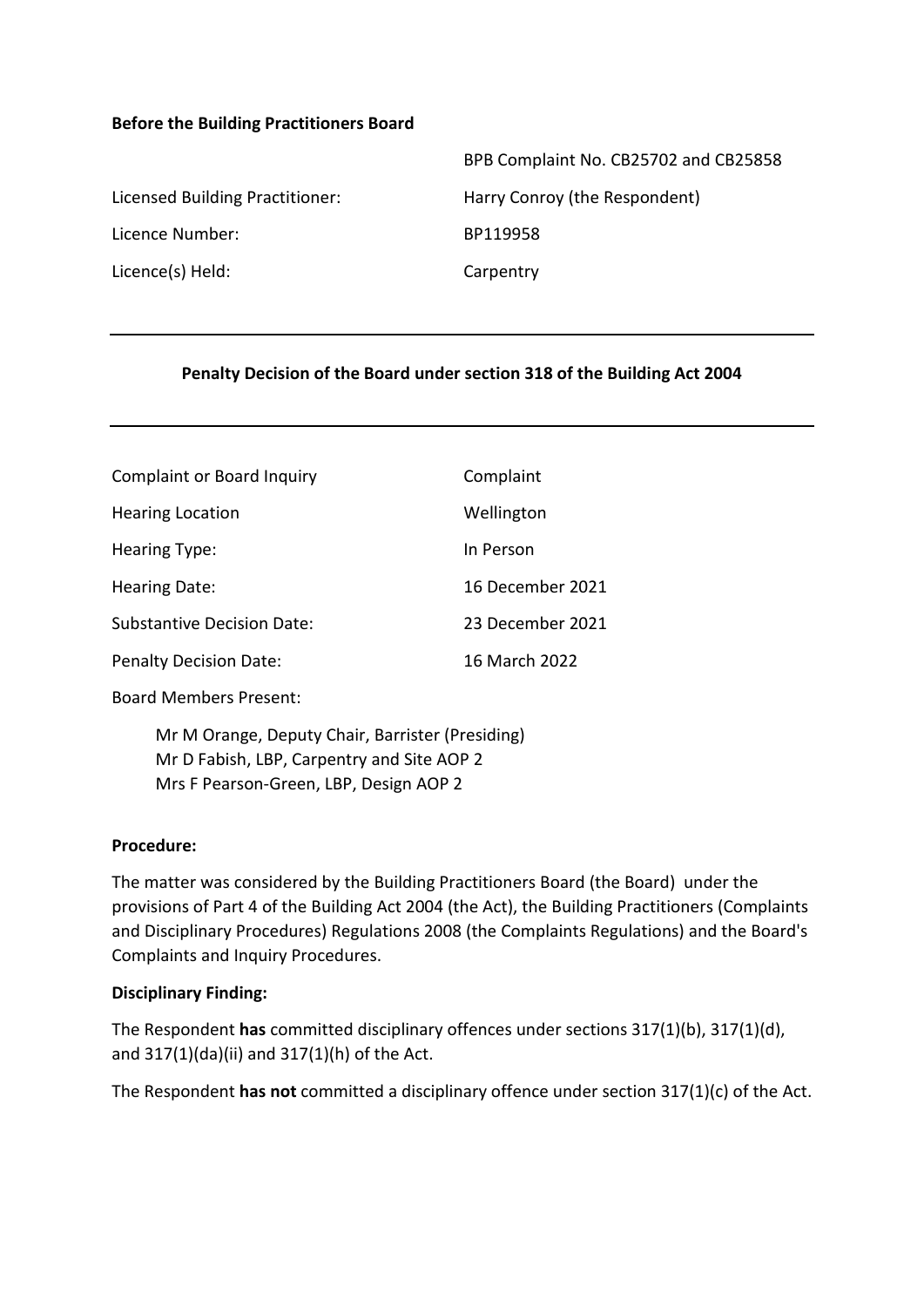### **Contents**

#### <span id="page-1-0"></span>**Summary of the Board's Penalty Decision**

[1] The Respondent carried out building work in a negligent manner and in a manner contrary to a building consent. The Respondent also carried out building work that was outside of his competence (design work) and failed to provide a record of work on completion of restricted building work. He is fined \$3,500 and ordered to pay costs of \$3,500. The disciplinary action will be recorded on the public register for a period of three years.

#### <span id="page-1-1"></span>**The Charges**

- [2] This penalty decision arises out of the Board's substantive decision in which it made the following disciplinary findings:
	- (a) carried out or supervised building work or building inspection work in a negligent manner (s 317(1)(b) of the Act);
	- (b) carried out or supervised building work or building inspection work that does not comply with a building consent (s 317(1)(d) of the Act); and
	- (c) failed, without good reason, in respect of a building consent that relates to restricted building work that he or she is to carry out (other than as an ownerbuilder) or supervise, or has carried out (other than as an owner-builder) or supervised, (as the case may be), to provide the persons specified in section 88(2) with a record of work, on completion of the restricted building work, in accordance with section 88(1) (s 317(1)(da)(ii) of the Act); and
	- (d) breached section 314B(b) of the Act (s 317(1)(h) of the Act).
- [3] Having found that one or more of the grounds in section 317 applies, the Board must, under sect[i](#page-5-1)on 318 of the Act<sup>i</sup>, consider the appropriate disciplinary penalty, whether the Respondent should be ordered to pay any costs and whether the decision should be published.
- [4] In its substantive decision, the Board set out its indicative position as regards penalty, costs and publication and invited the Respondent to make written submissions on those matters. The Board specifically noted:
	- *[139] In calling for submissions on penalty, costs and mitigation, the Board is not inviting the Respondent to offer new evidence or to express an*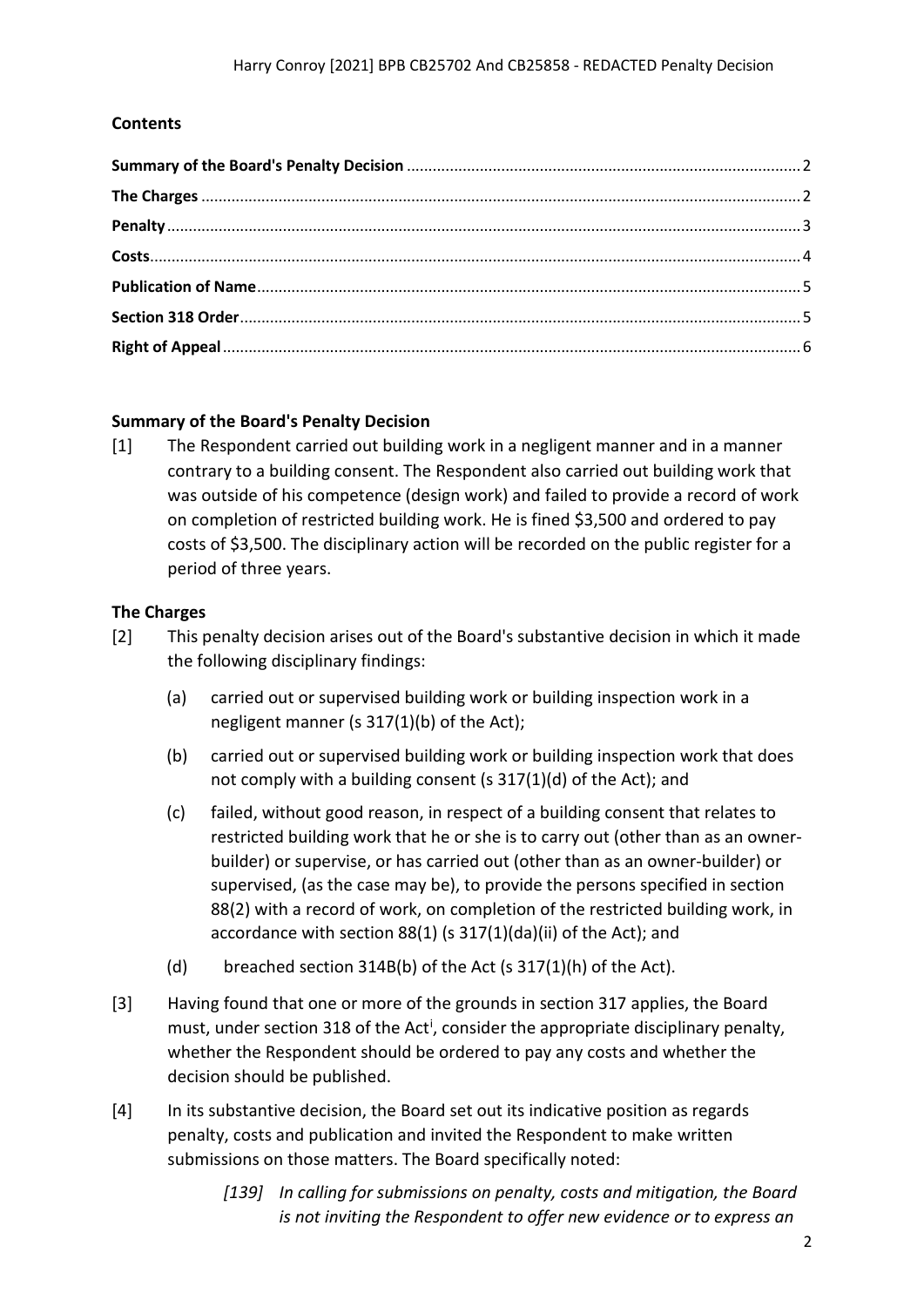*opinion on the findings set out in this decision. If the Respondent disagrees with the Board's findings of fact and/or its decision that the Respondent has committed a disciplinary offence, the Respondent can appeal the Board's decision.*

- [5] The Respondent was given until 23 February 2022 to make penalty, costs and publication submissions. An extension to 4 March 2022 was granted, and then a further extension to 10 March 2022. A submission was received on that date. The Respondent was assisted with his submission by legal counsel.
- [6] The submission included a critique of aspects of the Board's substantive decision. It also included a PS1 dated 23 July 2020, structural calculations also dated July 2020, and drawings dated 23 July 2020 from [Omitted], an engineer.
- [7] As noted above, the Board was not, in calling for submissions on penalty costs and publication, offering the Respondent the opportunity to relitigate the matter. Notwithstanding, the Board has considered the full submissions. In this respect, the Board notes that whilst the Respondent has provided evidence of the engineer's instructions for the change to the roof structure, they are dated July 2020, whereas the work took place over a year prior. Moreover, as noted in the substantive decision, an amendment to the building consent was required for the deletion of the roof trusses and redesign of the roof structure but was not obtained. No building work on the roof should have taken place until such time as the amendment was granted, and the Respondent, who stated he was very experienced with that type of work, should have known that. In essence, the engineer's instructions came after the fact. They should have been obtained before the work was undertaken and as part of a building consent amendment process. The Board's decision stands.

# <span id="page-2-0"></span>**Penalty**

- [8] The Board's initial view was as follows:
	- *[123] The Board, on the basis of the above commentary, initially considered suspending the Respondent's licence. However, given the mitigating circumstances present, the Board decided that suspension was not required. Those mitigating circumstances were the involvement of the engineer and designer and their failures to advise that a building consent amendment was required prior to any building work being undertaken. They ought to have known better and, in essence, contributed to the overall situation.*
	- *[124] Taking all of the factors into account, the Board decided that a midlevel fine would be appropriate. It has set the amount at \$3,500, an amount which it hopes will deter the Respondent and others from similar conduct.*
- [9] In the submissions, the Respondent points to external contributing factors, including the adequacy of the plans, the actions taken by the truss manufacturer, cost-cutting measures taken, the non-compliance of the original building work under the original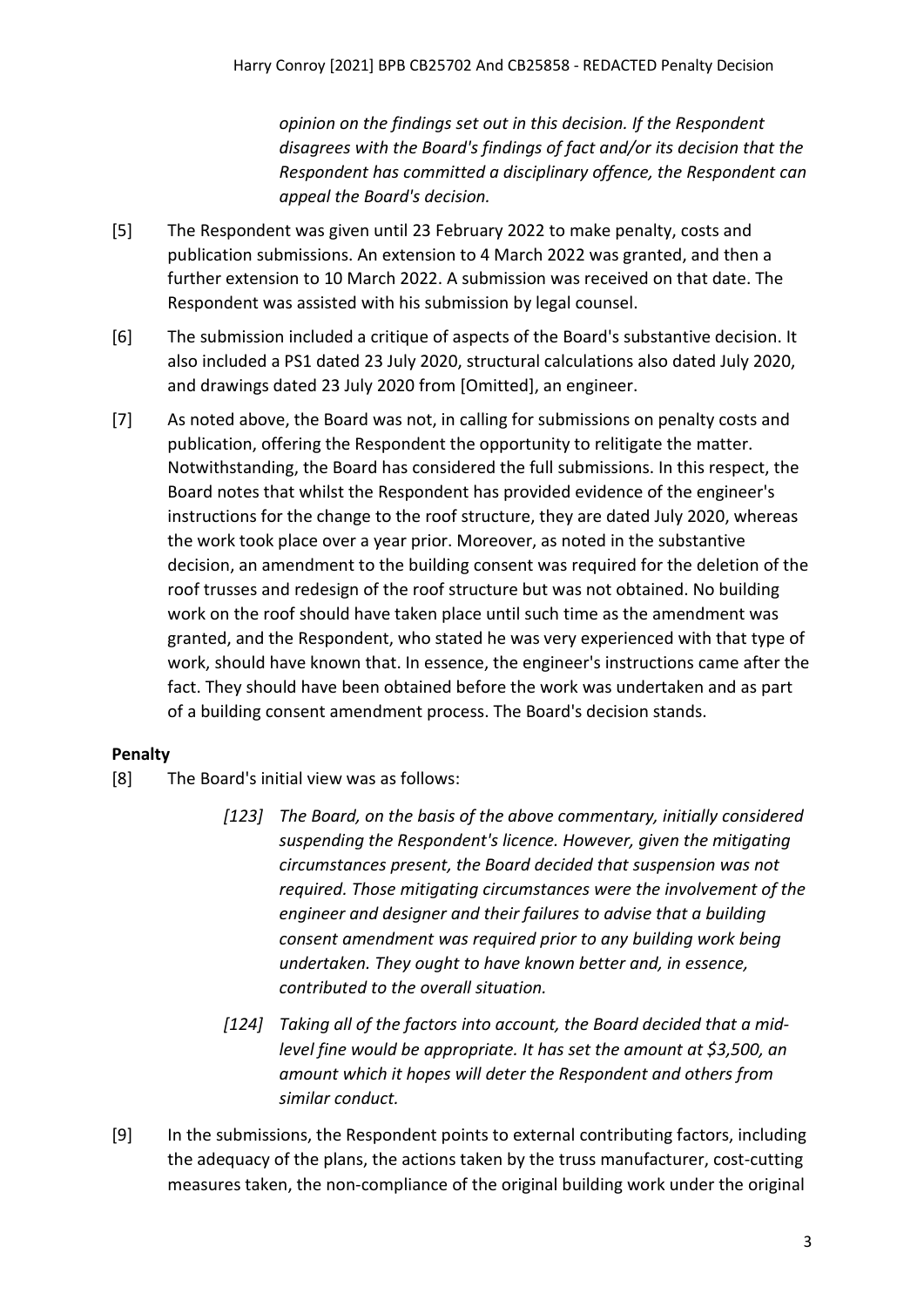consent, and the involvement of other contractors, which he considered were mitigating factors. The Respondent stated:

*Having regard to the above, whilst I still have difficulty accepting the findings, it has its functions and will have to levy some penalty. As a starting point, the failure to hand over a record of work levies a \$1,500 fine and some costs (\$500). A fair and equitable outcome would be some form of reduction. But that will still hurt.*

*In mitigation as well, this is the first complaint I have ever received in 48 years of building. I confirm that I have never been asked or required to come back and fix any work that I have completed.*

*This project has been a financial ruin for me. The Owners have not paid their outstanding invoices, which total over \$100,000. They have left my company to pay subcontractors and materials invoices, all of which have been paid in full.*

- [10] The level of fine and the costs the Respondent submits as appropriate are those that are imposed by the Board for failure to provide records of work where the matter is dealt with on the papers. The findings in this matter are more serious, and multiple disciplinary offences have been upheld following an-in person hearing. The suggested fine and costs are not appropriate in such circumstances.
- [11] The Board must, however, turn its mind to whether there are any mitigating factors present that it was not aware of at the time it proposed an indicative penalty. The contributing factors were known as was the extent of the commercial dispute, and whilst the Respondent can point to losses, the Complainant has also suffered as a result of the Respondent's actions. The Respondent's long-standing in the industry was also known to the Board. It was for those reasons that the Board did not impose a more significant or severe penalty and they are why a suspension was not imposed.
- [12] The Respondent also raised his current circumstances. His medical conditions were known, but it is accepted that he may be suffering financial stresses as a result of Covid. To that end, the Respondent can seek time to pay the fine and the costs imposed from the Registrar.
- [13] Having considered the submissions received, the Board has decided to uphold its initial view. The fine is confirmed.

### <span id="page-3-0"></span>**Costs**

[14] The Board's initial view was that \$3,500 in costs was appropriate. The Respondent submitted:

> *Whilst the costs are only a small proportion, it is still a cost borne by me. The financial impact of having to bear that along with a financial penalty will put stress on me at this time. I seek a reduction in the costs award as well.*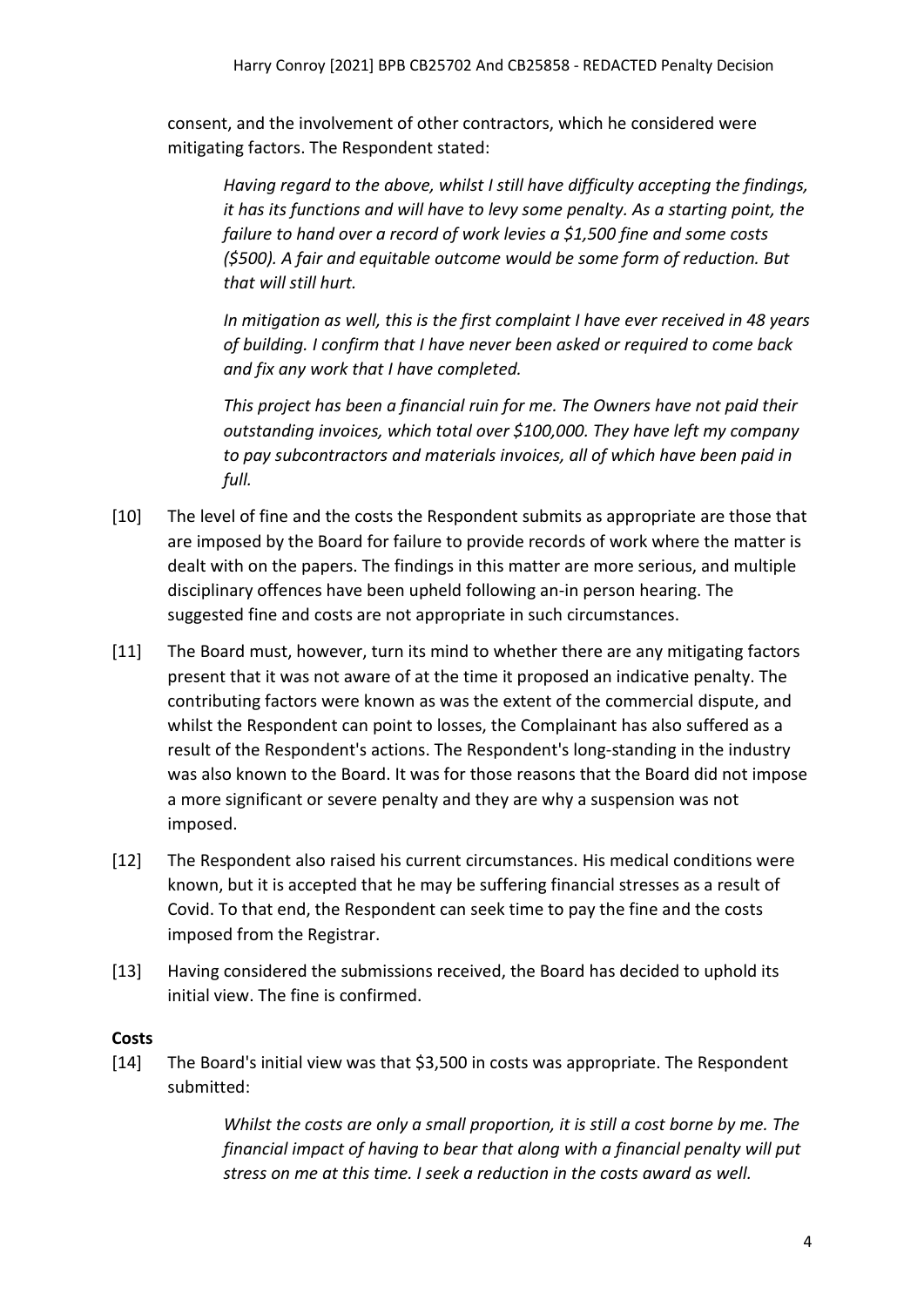[15] The commentary about applies, as does the comment that the Respondent can, if he will have difficulty paying, seek to make the payment over time. The costs order is confirmed.

# <span id="page-4-0"></span>**Publication of Name**

[16] The Board's initial view was there were good reasons to further publish the matter. The Respondent submitted:

> *Whilst I accept publication on the Register and in the decision, wider publication in 'The Wrap Up' is disproportionate to the penalty awarded by the Board. I have always conducted my business honestly and astutely with clients in mind. I have already been subject to false accusations with the complaint and other matters and wider publication will have a huge impact on my future work, and my ability to fight for the money I am owed.*

*The predicament for me as a builder accused is one of two things, to accept some of the Boards findings is to relinquish my right to disapprove of matters that brand me not for 3 years, not for \$7,000 but forever.*

- [17] The Respondent, in the second paragraph above, appears to have noted his disagreement with the Board's decision. He is reminded of his right of appeal.
- [18] In respect of the submission in the first paragraph above, the Board has decided, having taken it into account with the balance of the submissions made, that it will not further publish the matter. The Board accepts that publication may have a disproportionate impact on the Respondent.

### <span id="page-4-1"></span>**Section 318 Order**

- [19] For the reasons set out above, the Board directs that:
	- **Penalty: Pursuant to section 318(1)(f) of the Building Act 2004, the Respondent is ordered to pay a fine of \$3,500.**
	- **Costs: Pursuant to section 318(4) of the Act, the Respondent is ordered to pay costs of \$3,500 (GST included) towards the costs of, and incidental to, the inquiry of the Board.**
	- **Publication: The Registrar shall record the Board's action in the Register of Licensed Building Practitioners in accordance with section 301(l)(iii) of the Act.**

**In terms of section 318(5) of the Act, there will not be action taken to publicly notify the Board's action, in addition to the note in the Register and the Respondent being named in this decision.**

[20] The Respondent should note that the Board may, under section 319 of the Act, suspend or cancel a licensed building practitioner's licence if fines or costs imposed as a result of disciplinary action are not paid.